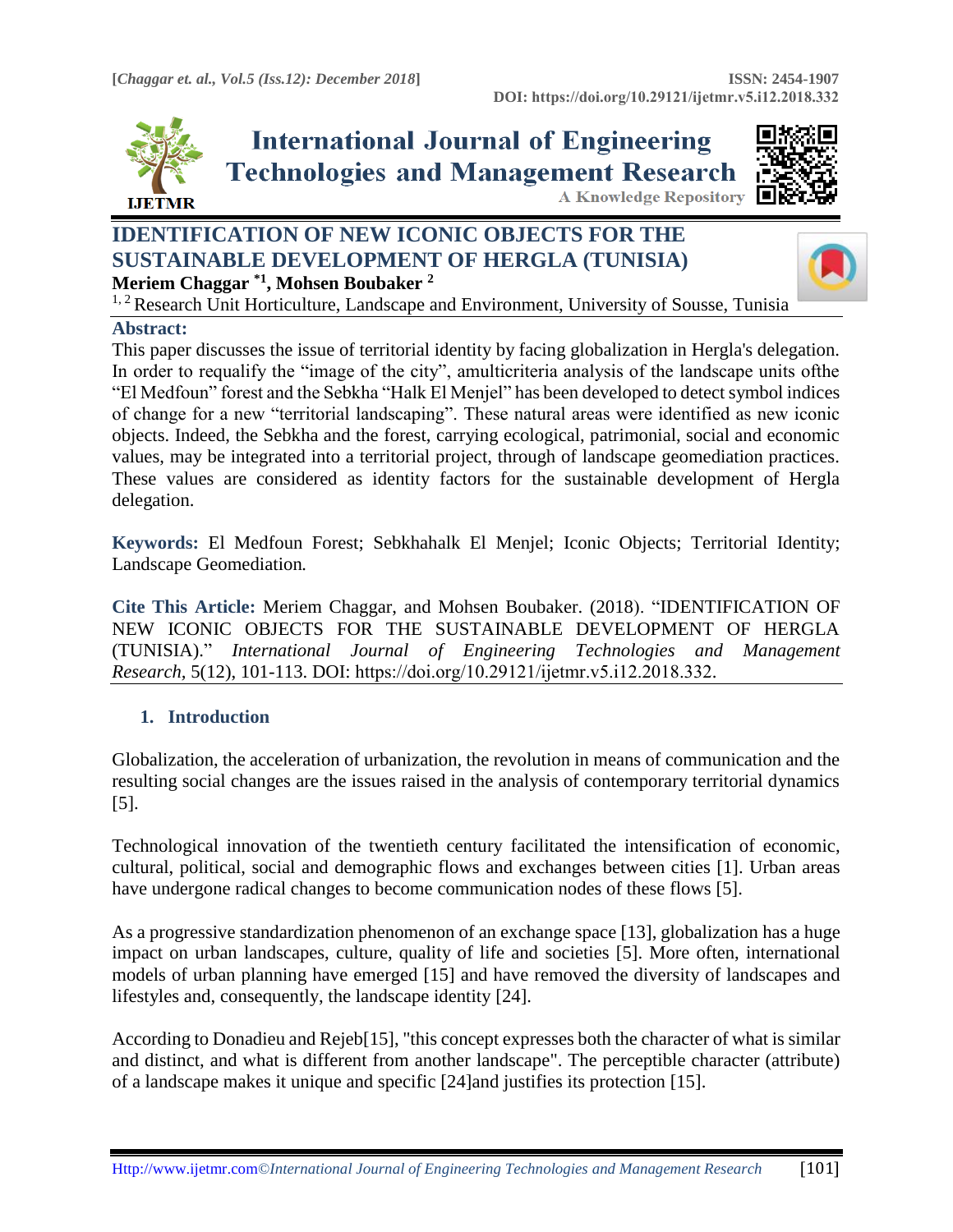The search for the characters that identify the territory landscape is a retreat in the face of globalization [24] and the resulting transformations of space (changes in land cover/use, new human activities, etc.). In a world where image is considered as anattraction factor and an added value to the territory [23], many cities develop strategies to reinforce their competitiveness [5] and to distinguish themselves some others, by identifying its distinctive features and attributes [23]. "Urban icons" are representative images of places and objects that symbolize a city and enhance its landscape identity [21]. The generalization of the means of communication, particularly via Internet, can contribute to the creation of "new territorial images", with emphasis on local territorial determinants taking advantage of the typical buildings of the region and the richness of the natural environment [19].

Moreover, the geographical position of coastal cities represents the principal factor of making them the interface of maritime exchanges and the areas of traffic flows and port activities [5]; which contributes to its economic development and its attractiveness.

This is the case of the Tunisian coastalcities, which are experiencing a landscape change marked by an intensive urbanization [2]at the expense of natural and agricultural areas. In fact, 70.7% of the population is concentrated in the coastal agglomerations [11]. This process of urbanization, named the "coastalization" [2], is a consequence of the tourism development policy of the State since 1970 [15].

Despite the rural and natural character of Hergla (90% of the delegation's area is agricultural and natural land [7]), little attention has been paid to the transitions between the urban center and its suburban environment [6, 19]. Natural sites have been marginalized in the planning of the Development Master Planof the sensitive area "Bouficha-Enfidha-Hergla" (2010) in long-term 2030 with little concern for their preservation. The degradation of landscapes by the sprawl of natural and agricultural areas, the occupation of coastal areas, the erosion of protected natural areas and, also, the archaeological damage due to the extension of urban areas have led to a loss of the landscape identity of the region [24] aggravated by the regression of tourism in Tunisia.

Given this situation, a search for the creation of a new territorial dynamic favoring the revitalization of the coastal zone is needed [23]. The objective of this study is to recognize the natural sites of Hergla as "iconic objects" to rebuild its image and to enhance its landscape identity.

## **2. Materials and Methods**

This paper postulates the hypothesis that the landscape of natural sites can be a means of their qualification as iconic objects of the territory. For this, a methodological approach, based on two landscape units in the Tunisian coastal delegation of Hergla, is proposed.

## **2.1. Territory of Study: The City of Hergla**

We are interested in this study at the delegation of Hergla for the peculiarity of its site and the diversity of its natural environments and its landscapes witnesses off the cultural past and the rich heritage of the region. Hergla is located on the Tunisian coastline north of the governorate of Sousse (Figure 1), it is perched atop a cliff of over 75m, overlooking the sea to the east[12]. To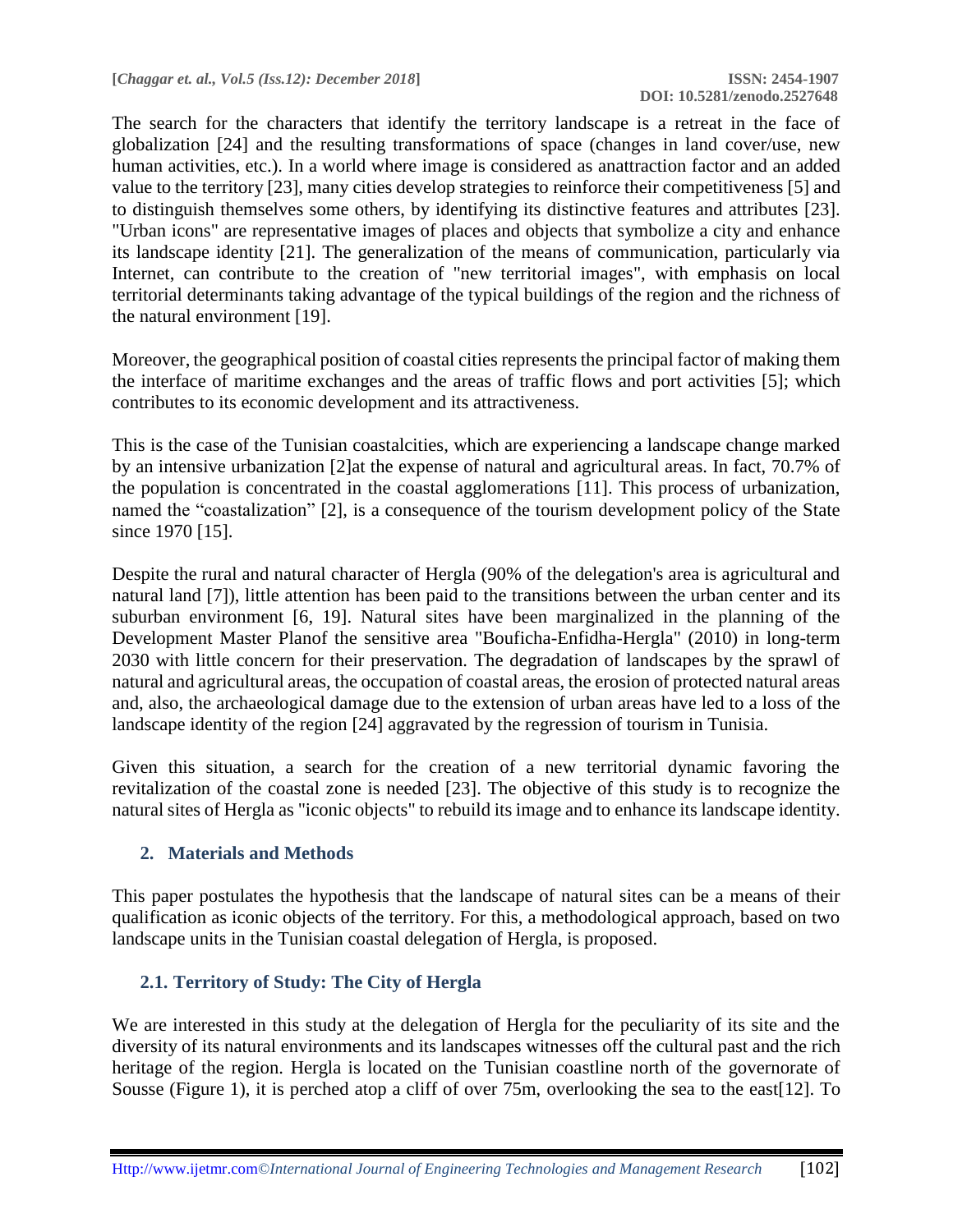the north,extends the immense forest El Medfoun and the SabkhaAssatDjriba. At the southwest, Hergla is bordered by the SabkhaHalk El Menjel and to the west by farmland.



Figure 1: Situation of the delegation of Hergla (A) National Geographic Context (B) Regional Geographic Context (C) Geographical limits of delegation (Chaggar, 2015; DGF Tunis, 2010)

The geographical localization of this delegation, covering an area of 96.71  $\text{km}^2$ , between the tourist areas of Sousse and Hammamet has oriented its economic and social development towards tourism [6, 12]. This situation has accelerated the urbanization process in recent years: the urban patch has increased from 2% in 1990 to 10% in 2016 [7] causing important landscape changes.

Thus, the city of Hergla is characterized by a landscape diversity marked by its architecture and its archaeological and cultural heritage [6] (Figure 2).

Indeed, this Punic city was a commercial port in Roman period known as "HorreaCaelia" (Storehouses of Rome [18, 4]. Today, Hergla still retains traces of the Aghlabid era, a witness of the Arabo-Muslim architectural imprint (Old town center). It has so far preserved the charm of a territory crossed by history.

Besides the archaeological heritage, the cultural landscape of Hergla is characterized by the "alfa"craftsmanship. The Hergla's citizens have been specialized in the manufacture of alfa mats ("Chamya"). According to the inhabitants of Hergla (interviews made in 2015, this hereditary know-how is decliningtodaysbecause of the appearance of mechanical mills, the high cost of the raw material and the social changes (abandonment of young people of this activity) [6].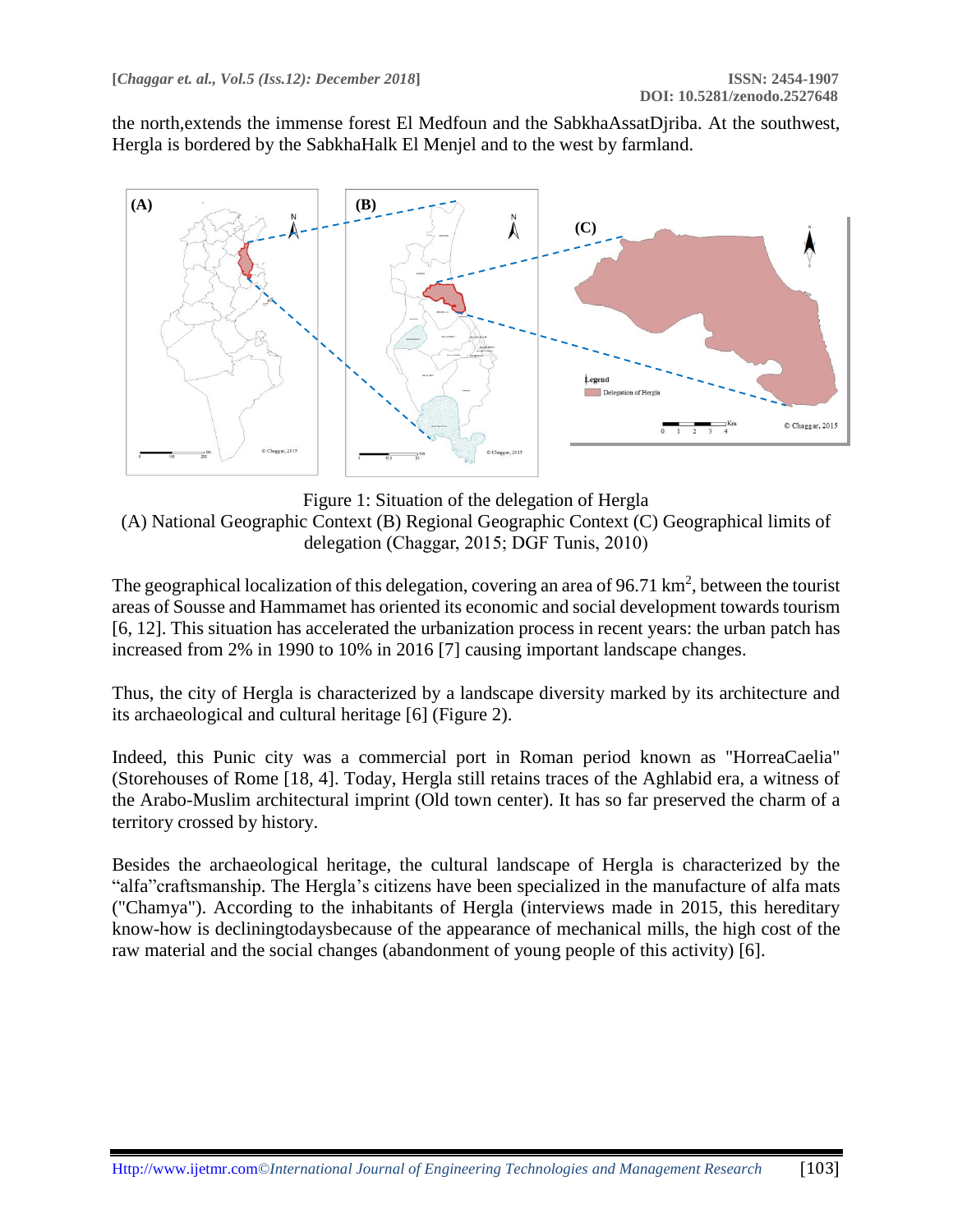| Table 1: The diversity of the urban landscape in Hergla (taken December 2014 and February |
|-------------------------------------------------------------------------------------------|
| $\bigcap$ 15)                                                                             |

|                                                         |                                  | 201J |
|---------------------------------------------------------|----------------------------------|------|
| <b>Urban</b><br>landscape<br>(Chaggar,<br>02/2015       | <b>Authentic</b><br>architecture |      |
|                                                         | Urban sprawl                     |      |
| Archaeological<br>remains)<br>(Chaggar, 12/2014)        | heritage<br>(Roman               |      |
| <b>Cultural</b><br>craftsmanship)<br>(Chaggar, 12/2014) | ("alfa"<br>heritage              |      |

### **2.2. Study Objects: Natural Sites**

This research focuses on the two natural sites, the SebkhaHalk el Menjel and the forest El Medfoun, for their sensitive character and their importance in the Hergla territory (Figure 2)



Figure 2: Map of the landscape units of El Medfoun forest and SabkhaHalk El Menjel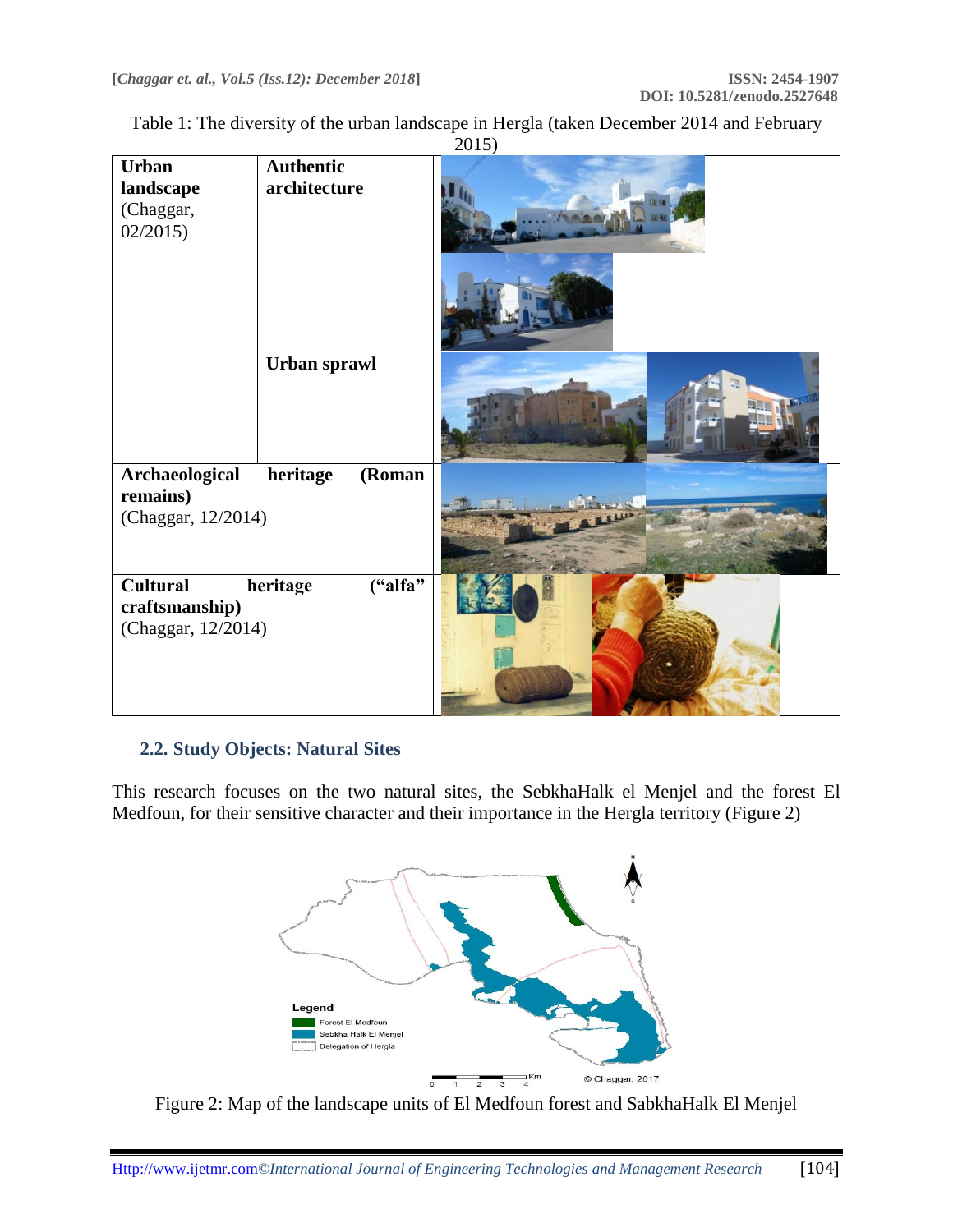Located 25km north of the city of Sousse and south of the delegation of Hergla, Halk El Menjellagoon was classified as a RAMSAR site on February02, 2012 (TN017). It is also classified as a national sensitive coastal wetland. Its area is approximately 1450 ha (2050 ha during wet periods) and its depth varies from 0.5 to 1 m. The Sebkha is fed by OuedEssod (in the South West) with an outlet to the Sea (South East). It is divided into two parts, a part to the north where the water is periodic and a part to the south where the water is permanent (Figure 3). This segmentation is due to the road between SidiBou Ali and Hergla (100 m long), which cuts the water exchange between the two parties.



Figure 3: Photo de la Sebkha Halk El Menjel (prise de vue avril 2015)

El Medfoun Forest extends over 21km along the coastline (between Hergla and Salloum south of Hammamet), of which 11km are part of the Hergla delegation with an average width of 600 m (Figure 5). The forest has been wooded since 1967 mainly in Acacia and Eucalyptus (according to the Coastal Protection and Development Agency of Sousse) to fix the littoral dunes against wind erosion (Figure 4).



Figure 4: El Medfoun Forest landscape (A) Sand Dunes (B) Acacia Cyanophylla Forest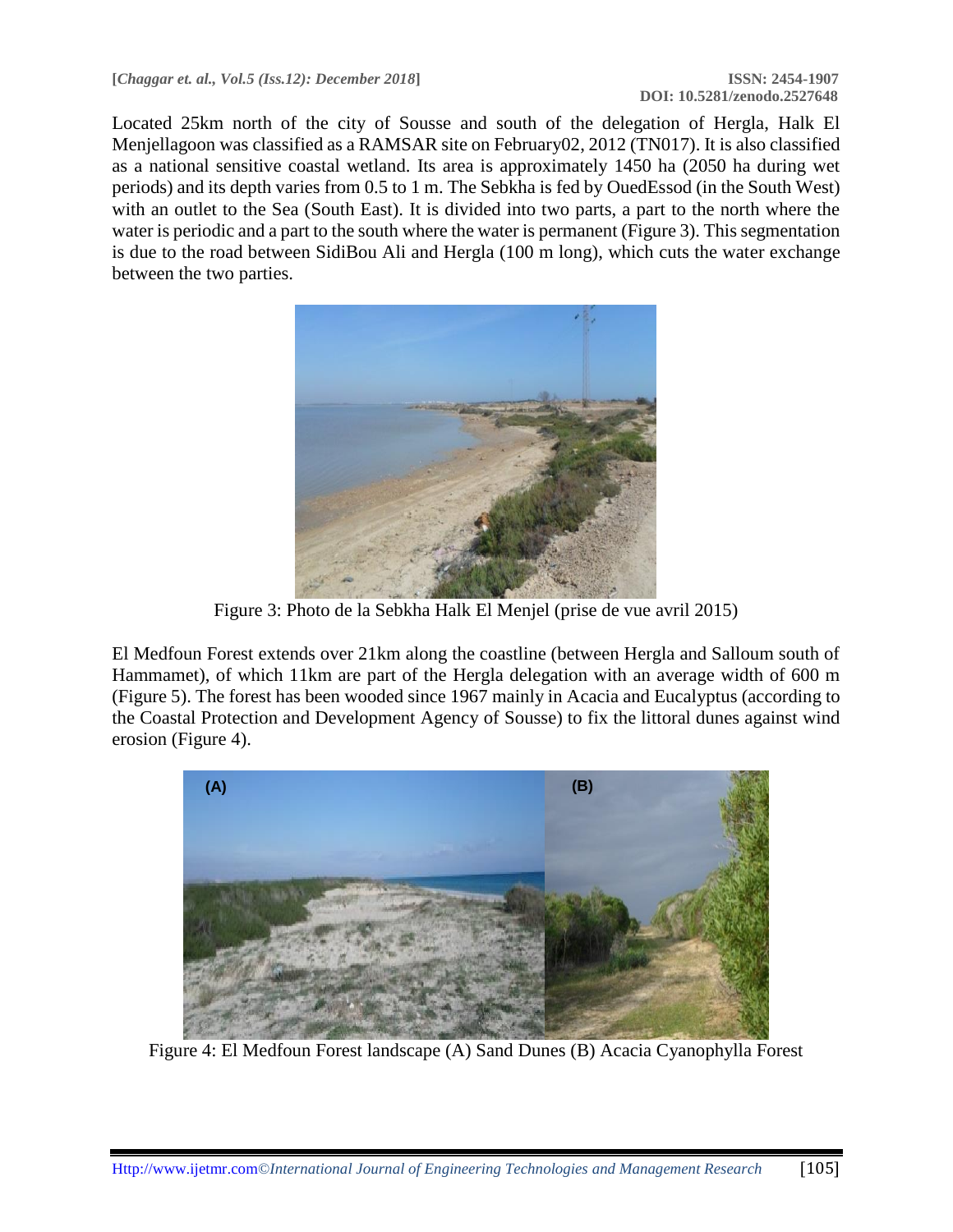

Figure 5: Maps of El Medfoun Forest. (6bis) The forest area belonging to the Hergla delegation (source: Coastal Protection and Development Agency Sousse)

### **2.3. Multicriteria Analysis**

Multi-Criteria analysis is a decision-making tool developed to value the relative importance of all indicators involved in the study site and reflect this importance in the decision-making process [20]. This analysis examines the indicators of natural areas in relation to the environmental, social and economic principles of sustainable development.

The application of this analysis allows integrating natural areas in territorial planning projects to decrease the landscape degradation of the city. This analysis should promote, in particular, the forest El Medfoun and the SebkhaHalkEl Menjel as objects needed to build a new image of Hergla.

### **2.4. New Territorial Landscaping**

Everyone can be convinced that universal models are the most rational solutions for housing and feeding the inhabitants of a territory. However, he must admit that these living environments often lack the perceptible qualities desired by the inhabitants [9]. At this level, the "new landscaping" comes to describe the character of an environment and to attribute to it an identity to the landscape. The characteristics attached to the natural areas can be considered as "identity factors" or factors of attachment to the places. The "new landscaping" is based on the "already there" and the recognized [15]. It can target the potentials of the place by asking actors to translate the values of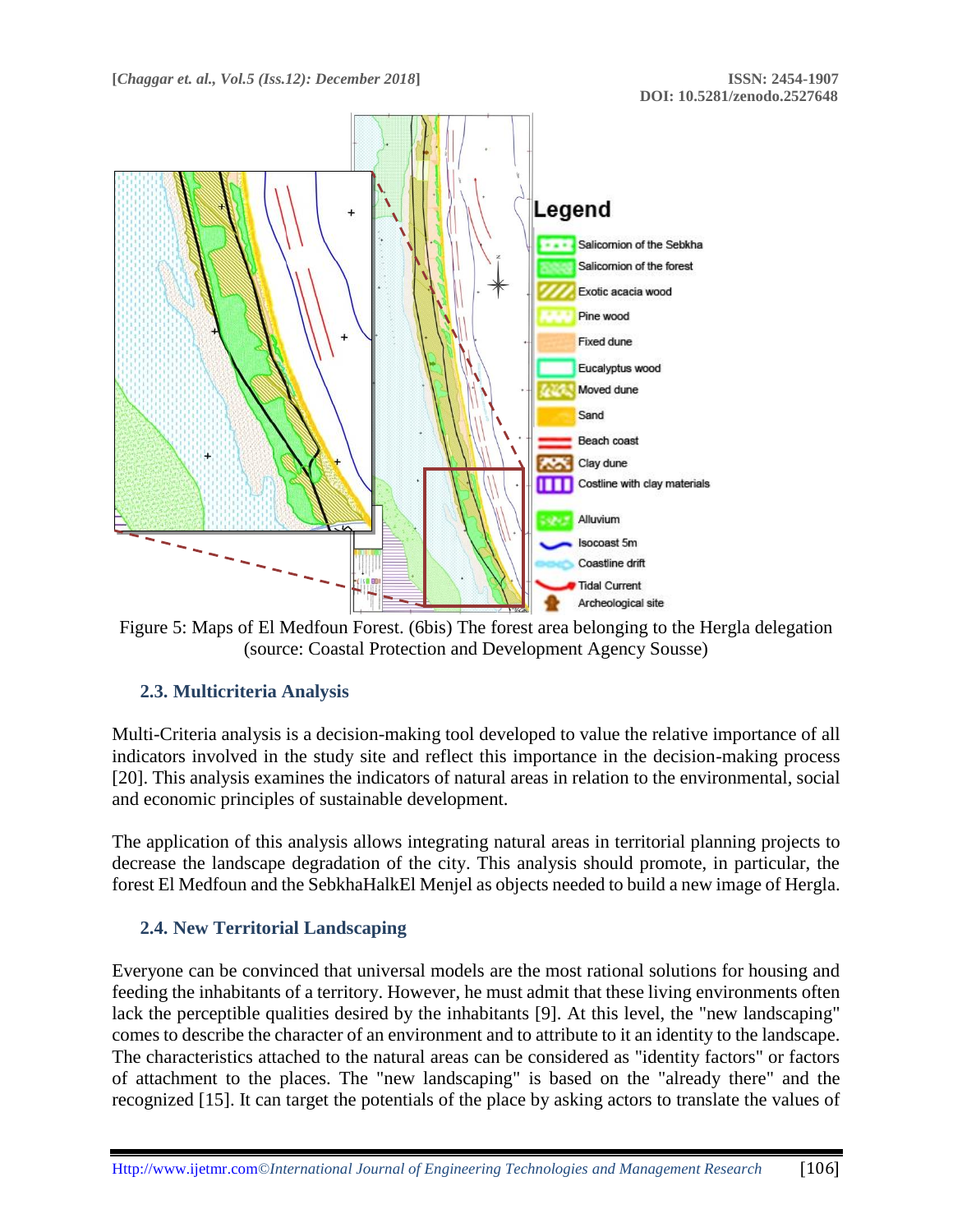sustainable development locally at the identified sites. The values that mark a territory like Hergla are considered by the populations as sharing benefits. They mark the territorial affiliation of the inhabitants [21].

In this context of collective commitment to the principles of sustainable development, landscaping opens up to new goals of quality of life but also of environment preservation, because the social and political demand has led to new territorial reflections [22]. The likes of citizens are turning to more wild environments rich in fauna and flora (nature observers, hikers, etc.).

However, the projects planned in the Development Master Plan of the sensitive area "Bouficha-Enfidha-Hergla" (2010) in long-term 2030 represent a disturbing planning given their negative impacts that are emerging on the El Medfoun forest (the tourist resort and the deep-water port) and the SebkhaHalk El Menjel (the Enfidha airport and the new urban extensions).

Based particularly on cultural, ecological and economic values, "landscaping mediation" through space intervention (geomediation) exceeds the divide between nature and culture and between city and non-city. The territories and their environments are thought of as qualified landscapes and can become desirable spaces for inhabitants and users. Thus, the landscape project is not done for the only contemplation of the sites but includes the preservation of biodiversity, the prevention of the degradation risks (natural and/or anthropogenic), and the declination of the objectives of sustainable development. It takes shape in creativity, dialogue, communication, etc. and matches the landscape units with features and uses to be installed or preserved.

### **3. Results and Discussions**

### **3.1. Values of Natural Sites**

Natural sites are an integral part of the territorial heritage, as are architecture and other men's productions. They represent an asset and a resource for the community through their ecosystem services, contributing in the well-being of society. They always remain the indispensable support for the economic and social development of the territories [10].

From an environmental standpoint, Hergla's natural sites contain specific ecosystems and provide an ecological balance in the region. Indeed, the coastal forest El Medfoun, although it is wooded by man, has nowadays a rich biodiversity (Acacia Cyanophylla, Eucalyptus, wild boar, Fox, Hare, Starling, Buzzard, etc.). It has an important role in reducing the risk of wind erosion, with the maintenance of sand dunes by trees.

As for the SebkhaHalk el Menjel, it is classified as a sensitive wetland for its ecological interest. It has a very important role in the hydrological balance of the region. It ensures the storage of the flood waters of OuedEssod and OuedMjinin and spills them at sea, in case of overflow of the lagoon, through a grau to the southeast  $\frac{17}{7}$ . The water permanence (in the south) attracts not only wintering birds (White Spatula), but also migratory and breeding bird species (Pink Flamingo, Ash Crane, Tern), as well as a bird species listed in the World Red List "Small-billed Curlis" (Numenuistenuirostris). The Sebkha is also a spawning and feeding area for some species of fish (Mugil and Lisa).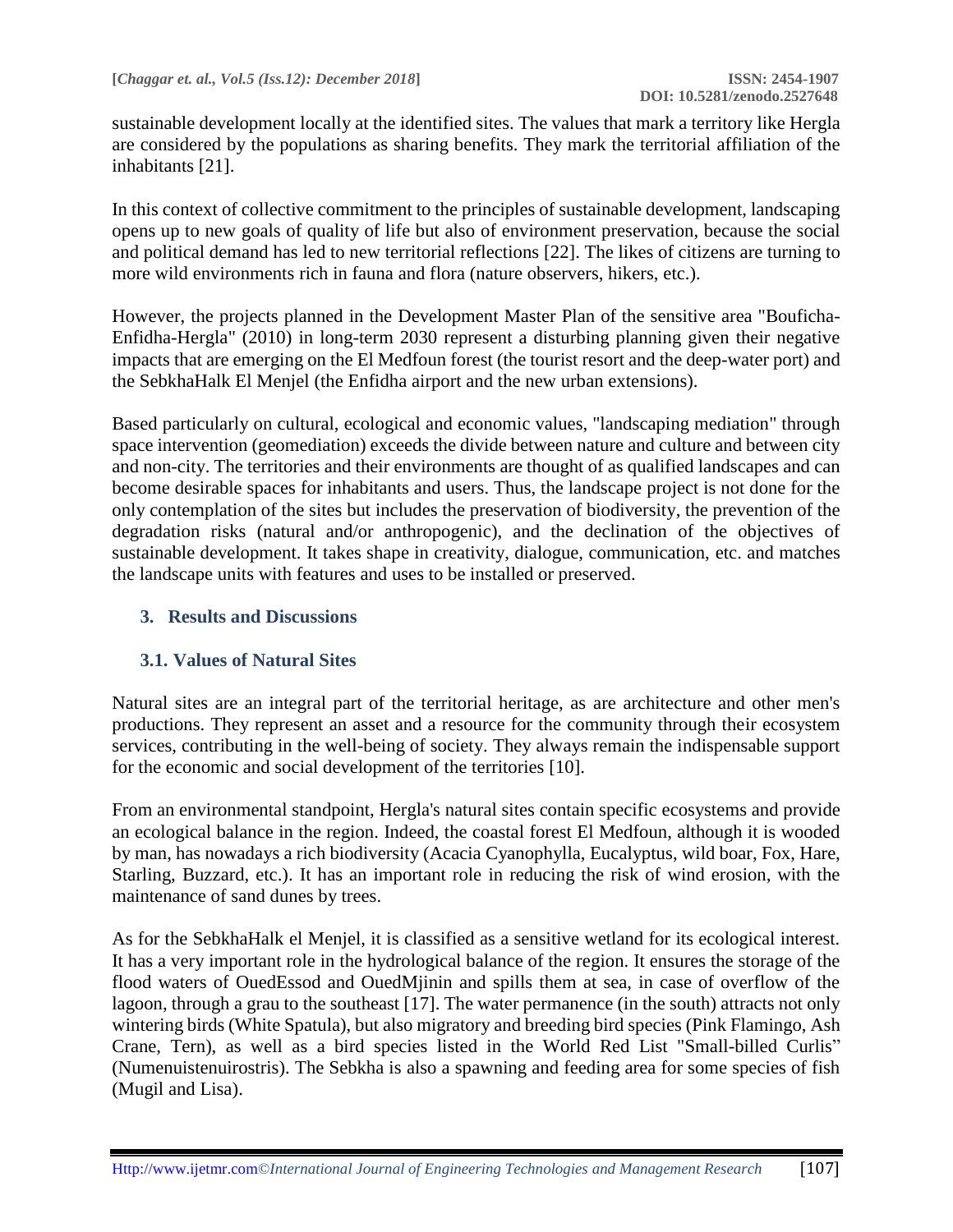It is for these reasons that the SebkhaHalk El Menjel has been classified as a RAMSAR wetland since 2012 (TN017) for criteria 1, 2, 4, 6 and 8

From a heritage point of view, the natural sites of Hergla are rich in history and mark the passage of several civilizations, since prehistory. Indeed, the coastline of Hergla dates from the Quaternary age. The formation of the lagoon Halk El Menjel has begun since 100 000 years BP (Before Present), after two marine invasions and the formation of two "Rejiches" (Figure 6). The discovery of a prehistoric industry site on the edge of the Sebkha by Mrs. Riahi[3]confirms the existence of the lagoon until at least 3500 years BP, which testifies to the fact that prehistoric men lived in this area at that time. The surrounding area of the Sebkha includes various archaeological sites such as the Christian Basilica (Figure 8. A). Roman remains are also identified in the El Medfoun forest through the mosaics of a Roman villa and the ancient Roman road that connects Hadrumet to Carthage (Figure 7.B and 7.C). These heritage characters reflect the important cultural value of these natural sites.



Figure 6: Genesis of the Halk El Menjel Lagoon [3]



Figure 7: Archaeological sites near the SebkhaHalk El Menjeland in the El Medfoun forest (A) Christian basilica (B) Roman road (C) Mosaic of a Roman villa (shots in December 2014)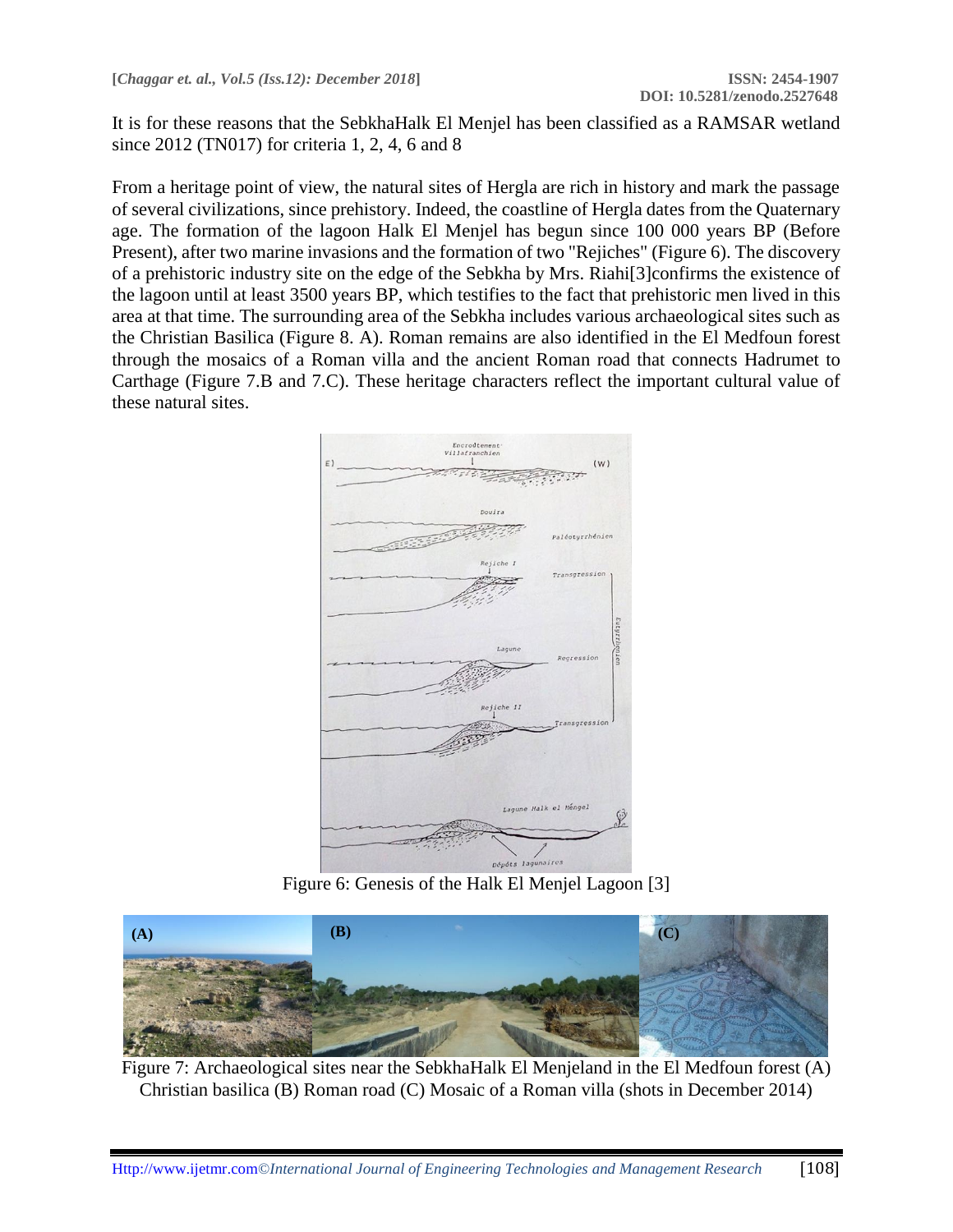As far as society is concerned, the natural sites of Hergla contribute to its harmony and to the improvement of the quality of its living environment [10]. The forest and the Sebkha play a training and research role; they are a destination for different categories of people nationally and internationally. Indeed, they are places of learning, discovery, study and research for students, archaeologists, birdwatchers and scientists in general.

They are likewise a source of inspiration for artists. A multitude of painters, sculptors, photographers, actors, scriptwriters, magnify the beauties of Hergla's nature virgin and peaceful. Moreover, the quality of the natural heritage and landscapes of the Sebkha and the forest has an important role in the attractiveness of Hergla's territory. The latter is a tourist destination, especially in summer (El Medfounforest beach). In addition, the fishing activity (in the SebkhaHalkEl Menjel) and the hunting activity of the wild boar (Figure 8), controlled and organized by the General Directorate of Forests (GDF) and the Coastal Protection and Management Agency (CPMA), in the El Medfoun forest, are practiced too promote the economy of the region.



Figure 8: Wild boar hunting in the El Medfoun forest (shot in January 2015)

Thus, these landscape units, near anthropogenic spaces, improve the quality of urban landscapes by offering free space and limiting social tensions. The ecological, patrimonial, social and economic values identified in the El Medfoun forest and the SabkhaHalk El Menjel (Table 2) help to argue the importance of these landscape units in the marking of the Hergla's identity and the construction of its new image on a national and global scale. This identification action must be integrated into a landscape geomediation process that will recognize these natural sites as iconic objects of the city.

Table 2: The characters of the natural sites of the SebkhaHalk El Menjel and the El Medfoun forest

| 10100C          |                                          |                                        |  |  |  |
|-----------------|------------------------------------------|----------------------------------------|--|--|--|
| <b>Values</b>   | SebkhaHalk El Menjel                     | <b>Forest El Madfoun</b>               |  |  |  |
|                 | <b>Ecological</b>   Hydrological balance | Richbiodiversity                       |  |  |  |
|                 | RAMSAR Site (02/02/2012)                 | Reducingrisk of erosion                |  |  |  |
| <b>Heritage</b> | Lagoon of the Quaternary Age             | Roman remains (Roman road to Carthage, |  |  |  |
|                 | (100000 BP)                              | villa, mosaic)                         |  |  |  |
|                 | Prehistoric Site industry<br>(3500)      |                                        |  |  |  |
|                 | years BP)                                |                                        |  |  |  |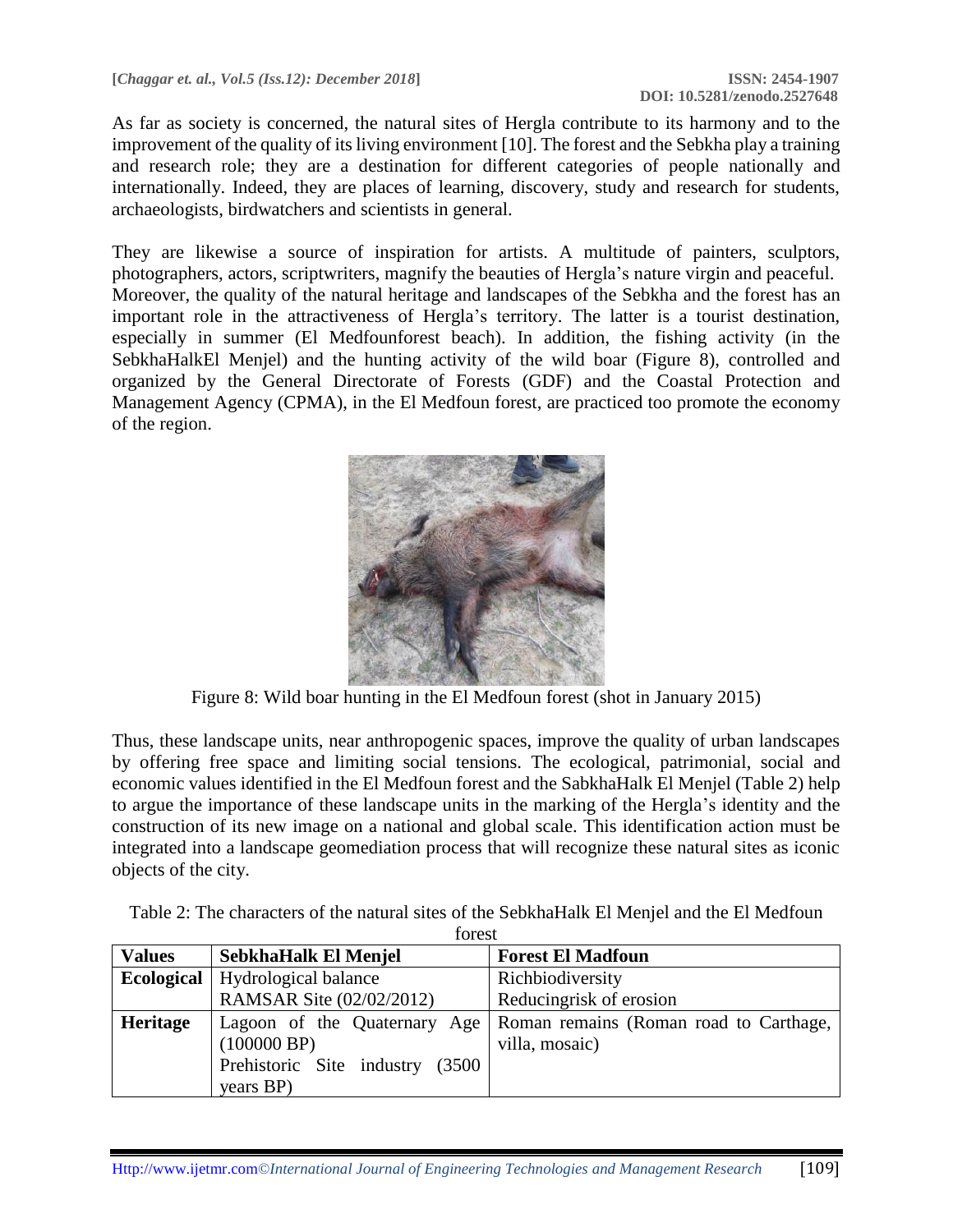| <b>Social</b> | Quality living environment<br>Places of learning, discovery, scientific research, |                                    |  |  |
|---------------|-----------------------------------------------------------------------------------|------------------------------------|--|--|
|               | Source of artistic inspiration                                                    |                                    |  |  |
|               | Places of relaxation                                                              |                                    |  |  |
| Economic      | Fishing                                                                           | Hunting controlled by GDF and CPMA |  |  |

### **3.2. Landscape Geomediation**

The conservation of certain landscapes under their identity characters is one of the foundations of the protection policies of the remarkable natural sites, in the form of action to ensure the sustainability of a common good [22, 14]. Thus, geomediation is defined as a process of allocating landscape qualities to a territory, through a mediator (landscaper, ecologist, planner, etc.), based on a participatory democracy approach [15].

Participation is envisaged as an action research tool conceived with and for the territorial development actors (institutional bodies, local actors, inhabitants). Paradis and Lelli[22]propose a device for the engineering of local participation by the landscape to facilitate the transition from knowledge to recognition of landscape units, as a support for new action levers (Figure 9). This methodology tends to develop diversified local animation processes, enabling information, involvement and appropriation of knowledge, transforming the skills generated between scientists and professionals into territorial project.



Figure 9: Methodological route of territorial animation [22]

This territorial project can be proposed in terms of leisure and relaxation activities. It can be tourism (green, cultural, ecological, etc.), outdoor sports, fishing and hunting, nearly leisure activities (walking, camping, etc.), nature-discovery, etc. The project can be also in terms of social insertion by nature which aims at reintegration experiences of fragile individuals in the working life, thanks to missions of maintenance of the natural environments. Thus, the biodiversity of the Sebkha and the forest allows favoring a balanced approach, offering diverse activities to various audiences, while integrating the objective of nature and landscapes protection.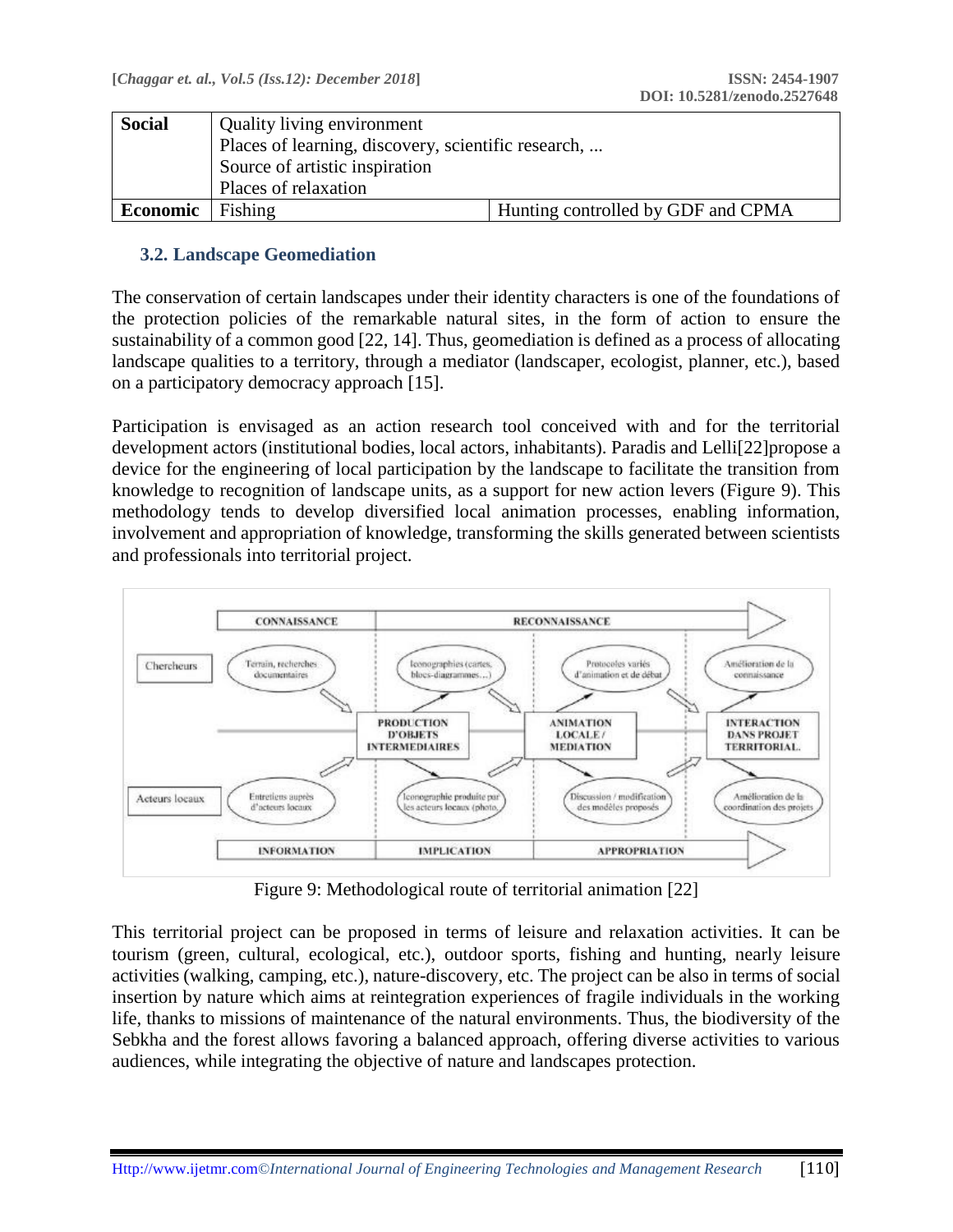The landscaping geomediation (conciliation, creation and animation) sets up socio-political mechanisms that allow the elaboration of public actions regulating the production of landscapes and natural places (Table 3). It is based on governance practices (social participation) conceived as instruments of reflection, knowledge, negotiation and open actions within territorial projects. Geomediation also uses concerted intersectoral actions that mobilize the values of Hergla'ssustainable development. Thus, the "new landscaping" is based on innovation, invention, creativity, transcultural and multi-sensory [15]while implementing the characters of natural sites holders of territorial identity. Therefore, the project evolves and follows the dynamics of the landscapes thanks to the participation of the society and their involvement in each stage of the project. It aims, with the ecological, social, cultural and economic characteristics of natural sites, to provide the inhabitants and users with the necessary goods and services, while preserving them in the long term.

| <b>Principles</b>                            | Criteria for landscape geomediation                                                                    |  |  |  |
|----------------------------------------------|--------------------------------------------------------------------------------------------------------|--|--|--|
| <b>Action Frameworks</b>                     | Territory, society, culture, politics                                                                  |  |  |  |
| Landscape projects                           | Social, governance                                                                                     |  |  |  |
| Project objectives                           | Territorial development, quality living<br>environment,<br>concerted project, preserving natural sites |  |  |  |
| Characteristics of the projects              | Polysensory, inventive, reflexive, transcultural, identity                                             |  |  |  |
| Evaluation of public actions<br>and projects | By the inhabitants and users                                                                           |  |  |  |
| Dominant values                              | Identity, aesthetics, sustainability, well-being                                                       |  |  |  |

|  | Table 3. The principles of geomediation landscaping applied to a project to promote natural sites |                |  |  |
|--|---------------------------------------------------------------------------------------------------|----------------|--|--|
|  |                                                                                                   | in Herola [15] |  |  |

#### **4. Conclusion**

In the face of its landscape degradation and the standardization of globalization, the search for a new image for the territory of Hergla, in order to its revitalization, required a thorough study of the characteristics of the environment to identify its values Identity. Indeed, the city is distinguished by its natural environments, the holders of the ecological, patrimonial, social and economic values of sustainable development. Thus, the selected landscape units, namely the El Medfoun forest and the SebkhaHalk El Menjel, are identified as iconic objects and identity factorsof Hergla.

This paper differs from the standard analysis of natural sites as an economic resource and ecosystem living environment and provides a new approach to territorial planning. It allows recognizing these places as a symbol of change [19]of a new territorial landscaping (geomediation) that promotes the new image of the city.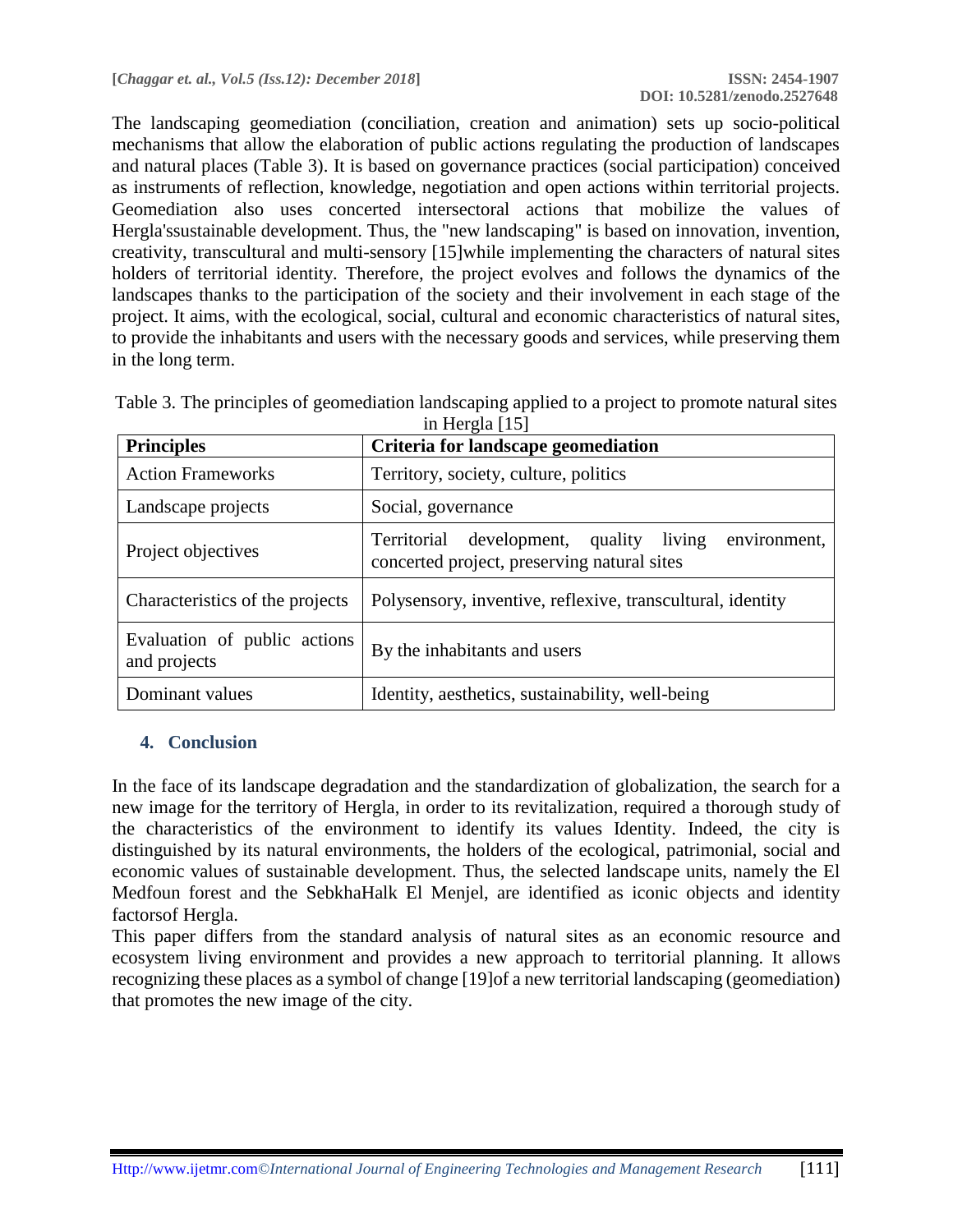#### **References**

- [1] Bailly E. Espaces imaginés, espaces habités. Au-delà de la mondialisation : Téhéran, Rabat, New York, Paris. [Online].Urbanism.Institute of Urbanism of Paris, France, 2009, 456p. Available on: http://www.theses.fr/2009PEST3012 (Consulted on 31/08/2017).
- [2] Belhedi A. Littoralisation and globalization. State of play and issues.Tunisian Journal of Geography [Online]. 1996, 30, p. 9-52. Available on: https://www.researchgate.net/publication/317050258\_Littoralisation\_et\_mondialisation\_L'etat\_de s\_lieux\_et\_les\_enjeux (Consulted on 21/12/2017).
- [3] Ben Abdelkader O. and Tagorti MA. Geological History of the city of Hergla.In :Fehri A. Insights from the History of Hergla. Proceedings of the scientific symposium, April 28-29 2001, Sousse. Dar El Maaref Sousse, Tunisia. 2002. p. 14-22.
- [4] Bonifay M. and Trousset P. Hergla. In: 22/Hadrumetum –Hidjaba [Online]. Edisud.Aix-en-Provence, 2000.Available on: http://encyclopedieberbere.revues.org/1721 (Consulted on 24/09/2014).
- [5] Bouchon F. Kuala Lumpur, Metropolisation and Globalization at the Risk of Tourism: Challenges and Prospects. [Online]. 2012. Available on: https://tel.archives-ouvertes.fr/tel-00708806/file/Bouchon\_Frederic.pdf (Consulted on 15/01/2017).
- [6] Chaggar M. and Boubaker M. The Landscape Biodiversity for Sustainable Urban Development: Case of the City of Hergla. **In**: Eco-landscape alternatives in the Mediterranean regions. Tunisia, Official Printing Office, 2015: Acts of 13th days Horticulture Landscape UR.HPE, 1-3 June 2015, Sousse Tunisia. 452p.
- [7] Chaggar M. and Boubaker M. Landscape instrumentalisation for the planning and management of an autonomous city. Case of Hergla (Tunisia). Arid Regions Review [Online], No.40 (2/2016), Special issue: Proceedings of the International Symposium LOTH 2016 « Gouvernance et Communication Territoriales ». 7-9 April 2016. Mahdia, Tunisia. Available on: http://www.ira.agrinet.tn/imgcommon/files/RRA%2040.pdf
- [8] COMETE Engineering. Master Plan for the Development of the Sensitive Area "Bouficha, Enfidha, Hergla", Phase IV, Final Version. Regional Directorate of the Ministry of Equipment in Sousse, 2010.
- [9] Council of Europe. European Landscape Convention. Florence 2000. [Online]. 2000. Available on: https://rm.coe.int/1680080621 (Consulted on 24/02/2014).
- [10] CREN (Rhône-Alpes Conservatory of Natural Spaces). Territories and biodiversity build and finance a project. Guide for local authorities and other project leaders [Online]. 2008. Available on:

http://ec.europa.eu/environment/life/project/Projects/index.cfm?fuseaction=home.showFile&rep= file&fil=Nature\_RA\_guide\_procedures.pdf (Consulted on 23/01/2017).

- [11] Dhaher N. Tunisian spatial planning: 50 years of globalization-proof policies. EchoGéo [Online]. 2010. Available on: http://echogeo.revues.org/12055 (Consulted on 30/09/2016).
- [12] Dirasset. Revision of the urban development plan of the city of Hergla. Municipality of Hergla, 2009, 35p.
- [13] Dollfus, O., Globalization. Paris: Presses of Sciences Po (The Citizen's Library), 2001. 3rd edition 2007, 168 p.
- [14] Donadieu P. The landscape, the landscape and sustainable development: what perspectives?. Rural Economy [Online]. 2007. Available on: http://economierurale.revues.org/1923; DOI: 10.4000/economierurale.1923 (Consulted on 29/09/2016).
- [15] Donadieu P. and Rejeb H. Abstract of landscape geomediation. Tunisian official printing office, 2009, 176p.
- [16] General Directorate of Forests.Information Sheet on Ramsar wetlands.Ministry of Agriculture of Hydraulic Resources and Fisheries. 2011.